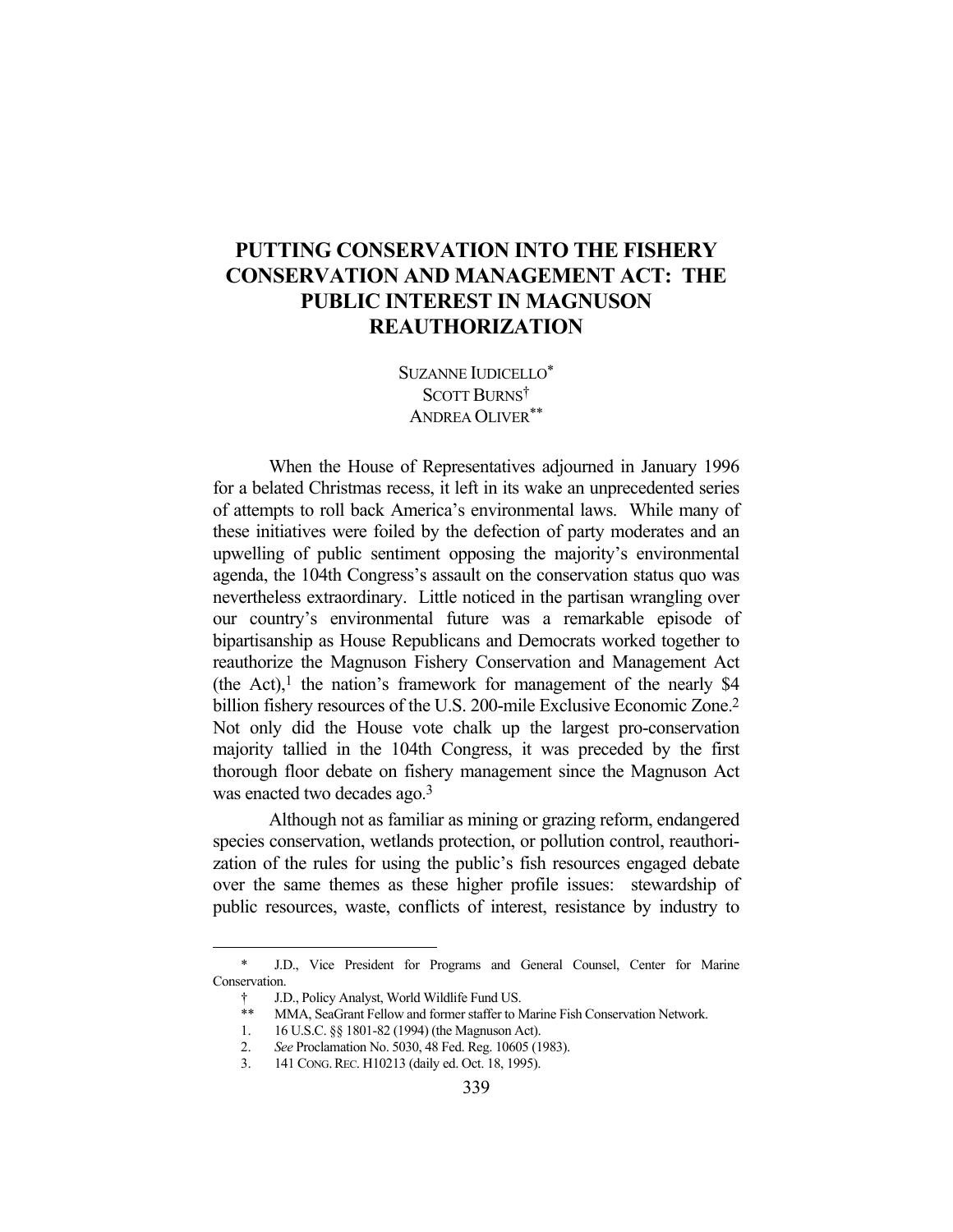regulation, the cost to the taxpayer of free access to public resources, subsidies for their development and extraction and, finally, the cost of bailout and restoration after the system fails. For the first time, these themes were raised in a context of public interest and public resources, rather than constituent casework.

 The nature of the debate changed substantially over a two-year period because of the entry into the fray of a critical mass of mainstream conservation and environmental groups. The introduction of the first vehicle in the House, a straight reauthorization introduced by Fisheries Subcommittee Chairman Thomas Manton, D-NY, was accompanied with the admonition that unless advocates could prove otherwise, he saw no need for reform of the fishery management system.<sup>4</sup> By the close of the session, then Chairman of the National Ocean Policy Committee, Massachusetts Senator John Kerry, introduced a bill that he described as "ambitious in scope" and exhorted colleagues to join him in taking significant action to remedy fisheries management problems or "[f]ish on the dinner table . . . will not be there for future generations."5

 The 103rd Congress did not get around to the reauthorization before adjourning, but on the opening day of the 104th Congress, the new leadership introduced S. 39 and H.R. 39, bills containing most of the farreaching reforms advocated by conservationists.<sup>6</sup> In a year and a half, the nation's fishery management law had gone from an obscure preoccupation of the fishing industry and coastal congressmen to the editorial pages of the nation's major newspapers.

 Of all the natural resources of the United States, fisheries remain the last great "commons." Subject to neither sales, leases, licenses, or royalties, federal fisheries remain, for the most part, open to exploitation by anyone with the wherewithal to deploy gear beyond the band of waters controlled by the 50 states. Consumer demands for fishery products, and the industry's desire to increase harvest effort, continue to grow. Landings at U.S. ports were worth \$3.7 billion in 1992,7 and the

1

 <sup>4.</sup> *Magnuson Fishery Conservation and Management Act Reauthorization: Hearings on H.R. 780 Before the Subcomm. on Fisheries Management of the House Comm. on Merchant Marine and Fisheries*, 103rd Cong., 1st Sess. 103-28 (1993)(statement of Rep. Manton).

 <sup>5. 140</sup> CONG.REC. S14861 (daily ed. Oct. 7, 1994) (statement of Senator Kerry).

 <sup>6.</sup> S. 39, 104th Cong., 1st Sess. (1995); H.R. 39, 104th Cong., 1st Sess. (1995).

 <sup>7.</sup> NATIONAL MARINE FISHERIES SERVICE, U.S. DEPT. OF COMMERCE, OUR LIVING OCEANS 3 (1993).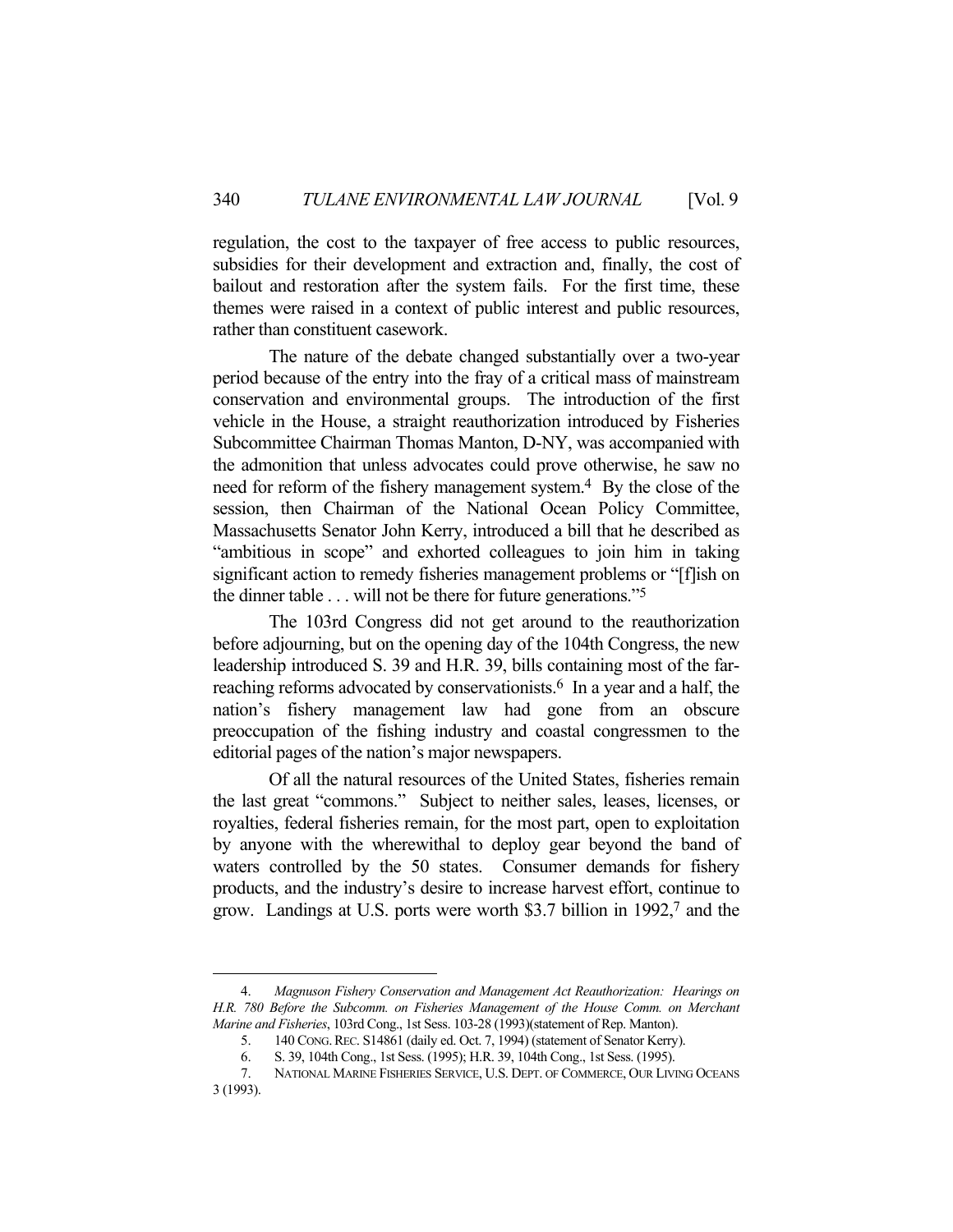National Marine Fisheries Service estimates that the indirect benefits to the economy from commercial fishing are worth more than \$50 billion.8

 The National Marine Fisheries Service, the agency responsible for the conservation and management of U.S. fishery resources, also estimates that of 231 species of living marine resources, 65 are overfished, 71 are fully utilized, and the status of 42 stocks is unknown. The Agency estimates that substantial economic returns are lost due to fishing beyond our means (at levels that could produce the best long term yield)—\$350 million annually in New England alone, where the economic and social disruption brought about by overfishing necessitated a \$30 million disaster relief appropriation and is estimated to require tens of millions more to buy out the fleet.<sup>9</sup> Elsewhere, examples of overfished species include spiny lobster in the Southeast; king mackerel and red snapper in the Gulf of Mexico, and large coastal sharks, bluefin tuna and swordfish in the Atlantic.<sup>10</sup>

 As our capacity to catch fish has expanded through larger and faster fleets, more technology, and increased catching efficiency, the law that was devised twenty years ago to encourage and manage this growth has become an anachronism. Designed with development of U.S. fisheries in mind, the Magnuson Act has proven incapable of controlling the race for fish.

 Members of the conservation community who had been active on ocean and marine wildlife issues saw reauthorization of the Magnuson Act as an opportunity to address the management problems in public fishery resources. In 1993, the Audubon Living Oceans Program, the Center for Marine Conservation, Greenpeace, the National Coalition for Marine Conservation, and the World Wildlife Fund banded together to create a public interest coalition to tackle the reauthorization and put the "C" for "conservation" back in the Magnuson Act.<sup>11</sup> The five-group steering committee enlisted other partners and developed a

 <sup>8.</sup> *Id.* at 11.

 <sup>9.</sup> National Marine Fisheries Service, news release NOAA95-R, "Secretary Brown Announces \$25 Million in Disaster Assistance for Northeast Fisheries" (Aug. 3, 1995).

 <sup>10.</sup> North Carolina Sea Grant College Program, *Summary Report: Can America Save its Fisheries?* ASEA GRANT NATIONAL ISSUES FORUM 5 (1995).

 <sup>11.</sup> *Magnuson Fishery Conservation and Management Act Reauthorization: Hearings on H.R. 780 Before the Subcomm. on Fisheries Management of the House Comm. on Merchant Marine and Fisheries*, 103rd Cong., 1st Sess. 103-28 (1993) (statement of Suzanne Iudicello, Senior Program Counsel, Center for Marine Conservation).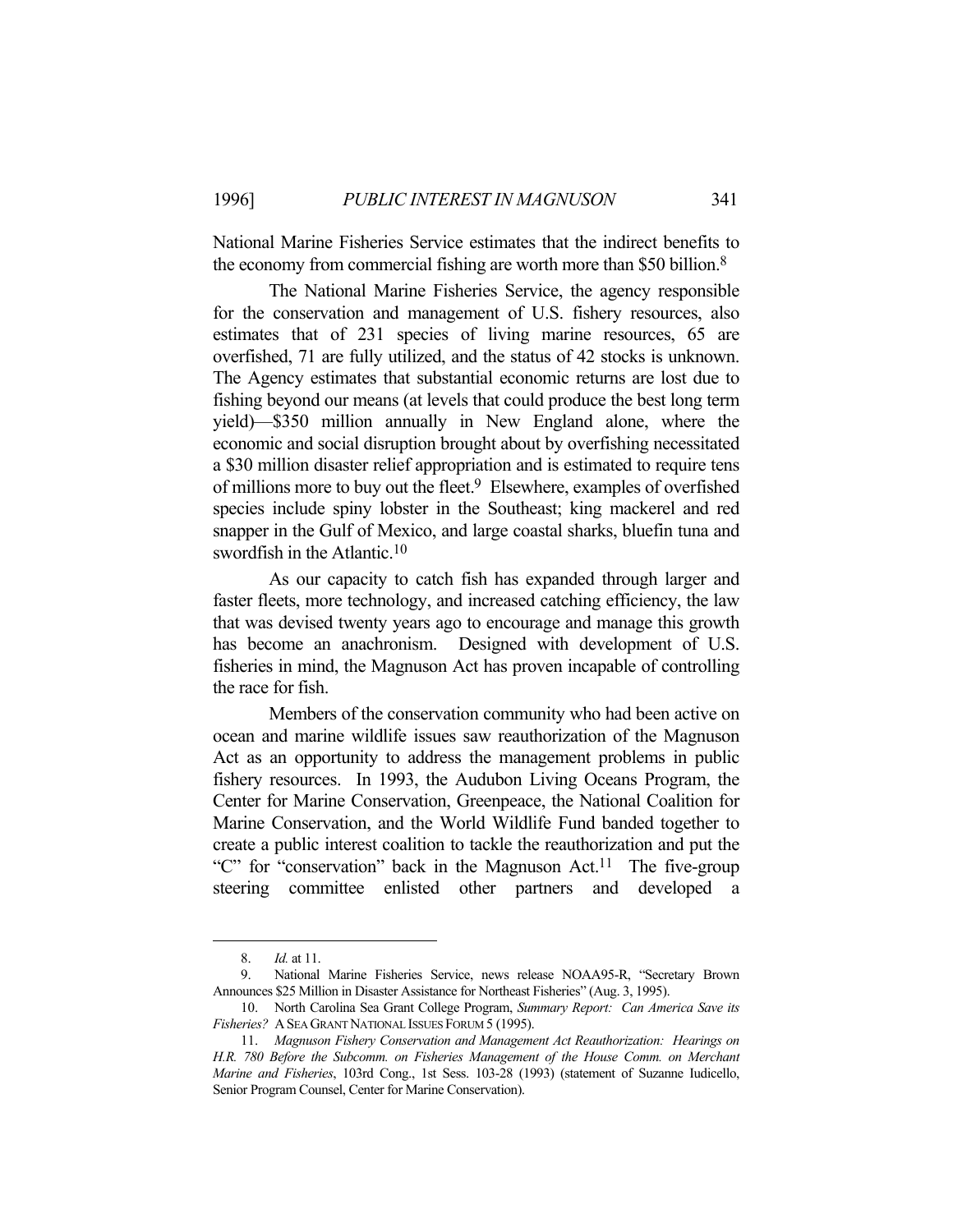comprehensive proposal to reform the Act, introduced as H.R. 4404 in the 103rd Congress by Rep. Wayne Gilchrest of Maryland.12

 In addition to elements that would prohibit overfishing and rebuild depleted fish populations, the steering committee's legislative agenda included measures to improve conservation of highly migratory species; minimize bycatch; protect marine fish habitats; and enhance research, monitoring, and enforcement in fishery management programs. By 1995, more than 100 conservation, environmental, recreational, and commercial fishing groups had joined the coalition, dubbed the Marine Fish Conservation Network (Network).

 In 1995, rather than seek a sponsor to reintroduce its bill, the Network turned its combined grassroots energies toward incorporating conservation elements into the House and Senate vehicles introduced respectively by Rep. Don Young (R-AK), Chairman of the House Resources Committee, and Sens. Ted Stevens (R-AK), Frank Murkowski (R-AK), and John Kerry (D-MA). After a markup in the House Resources Committee in May substantially weakened what had been emerging as a bill with the potential to turn around America's fishery crisis, the group narrowed in on three issues: overfishing, bycatch, and habitat protection.

 Currently, the Magnuson Act allows regional fishery management councils to set fishing levels above those that are biologically sustainable in order to meet short-term economic or social demands.13 The specific Network proposals to prevent overfishing include amending the Act to define overfishing, limit consideration of short-term social and economic factors that drive fishery management councils to set catch level in excess of biologically sustainable levels, and direct the Secretary to annually publish a list of overfished species. The proposal would further require councils to recognize overfishing and devise management plans containing objective and measurable determinations of overfishing for stocks in each management plan as well as adopt rebuilding programs for depleted species. The Network also advocates requiring councils to use a precautionary, risk-averse approach to management to provide a buffer for uncertainties in the available information and natural stock fluctuations.

1

 <sup>12. 104</sup>th Cong. Rec. H3344 (daily ed. May 12, 1994).

 <sup>13. 16</sup> U.S.C. § 1801(6)(5)(B) (1994).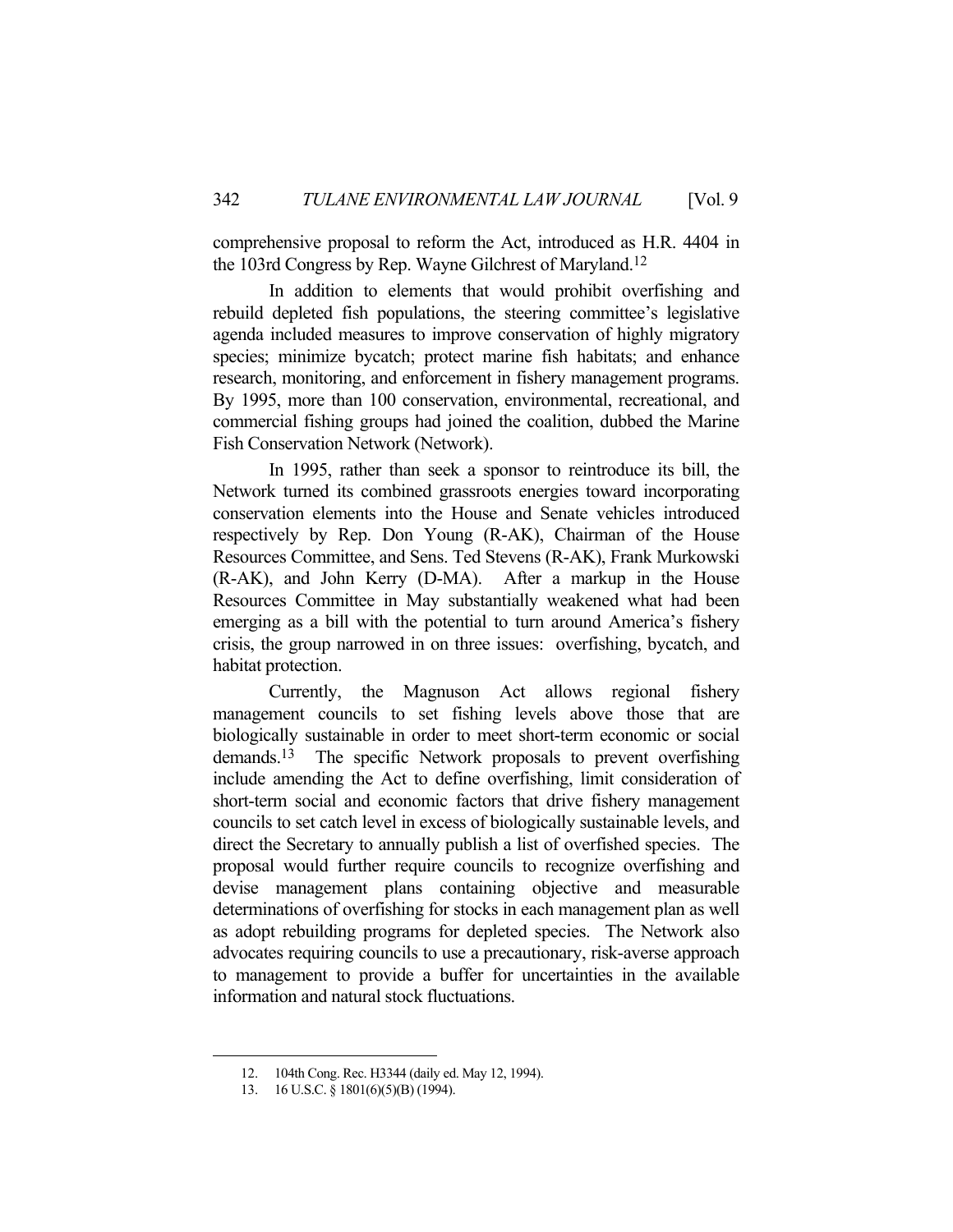Bycatch is the incidental capture of nontargeted species. Worldwide, more than 27 million metric tons of nontargeted fish are discarded as waste annually.<sup>14</sup> In some fisheries, such as the shrimp trawl fisheries in the Gulf of Mexico, 80% of what is caught is tossed overboard. In the North Pacific, more than 700 million pounds of groundfish, halibut, crab, salmon, and noncommercial species are discarded annually. The waste affects other fisheries because one vessel's discards are another's target. In the Southeast, the bycatch of weakfish in shrimp trawls must be reduced by 50% early this year, or closures of the commercial weakfish fishery will ensue.15 The Marine Fish Conservation Network advocates that the Magnuson Act, which is now silent on bycatch, should include a definition of undesirable bycatch, establish a new national standard to minimize the negative impact of bycatch on fish populations and the marine ecosystem, and require managers to include provisions to reduce the incidental capture of nontargeted species in fishery management plans.

 Fish habitat destruction, coupled with overfishing, is playing a major role in the decline of many fisheries. Fish habitat is the place or places that contain a combination of food, shelter, protection from predators, and reproductive opportunities necessary for survival.16 For marine species, habitat encompasses areas from upland streams out to the continental shelf and beyond. In the Gulf of Mexico, 98% of commercially exploited fish species are dependent on estuarine areas. At the same time, Texas estuaries have lost almost 90% of their historic freshwater inflows due to upstream diversions,<sup>17</sup> and, since 1900, Louisiana has lost 1.1 million acres of coastal wetlands due to oil and gas production activities.18 In the Northwest, the placement of dams in the Columbia River Basin has caused a 40% decline in spawning area for anadromous fish species such as salmon and steelhead.19 The Magnuson Act currently requires that Fishery Management Plans (FMPs) include readily available information regarding the effects of habitat alteration on

 <sup>14.</sup> Food and Agriculture Organization of the United Nations, A Global Assessment of Fisheries Bycatch and Discards 19 (1995).

 <sup>15.</sup> Atlantic Coast Weakfish Fishery; Moratorium in Exclusive Economic Zone, 60 Fed. Reg. 32130 (to be codified at 50 C.F.R. pt. 697) (proposed June 20, 1995).

 <sup>16.</sup> Center for Marine Conservation, Earth is a Marine Habitat: A Report on the National Marine Fisheries Service Habitat Program 8 (1991).

 <sup>17.</sup> JAMES R. CHAMBERS, WILDLIFE MANAGEMENT INSTITUTE, IN TRANSACTIONS OF THE NORTH AMERICAN WILDLIFE AND NATURAL RESOURCES CONFERENCE 17 (R.E. McCabe ed.) (1992).

 <sup>18.</sup> S. REP. No. 375, 101st Cong., 2nd Sess. 2 (1990).

 <sup>19. 16</sup> U.S.C. § 1853(a)(7) (1994).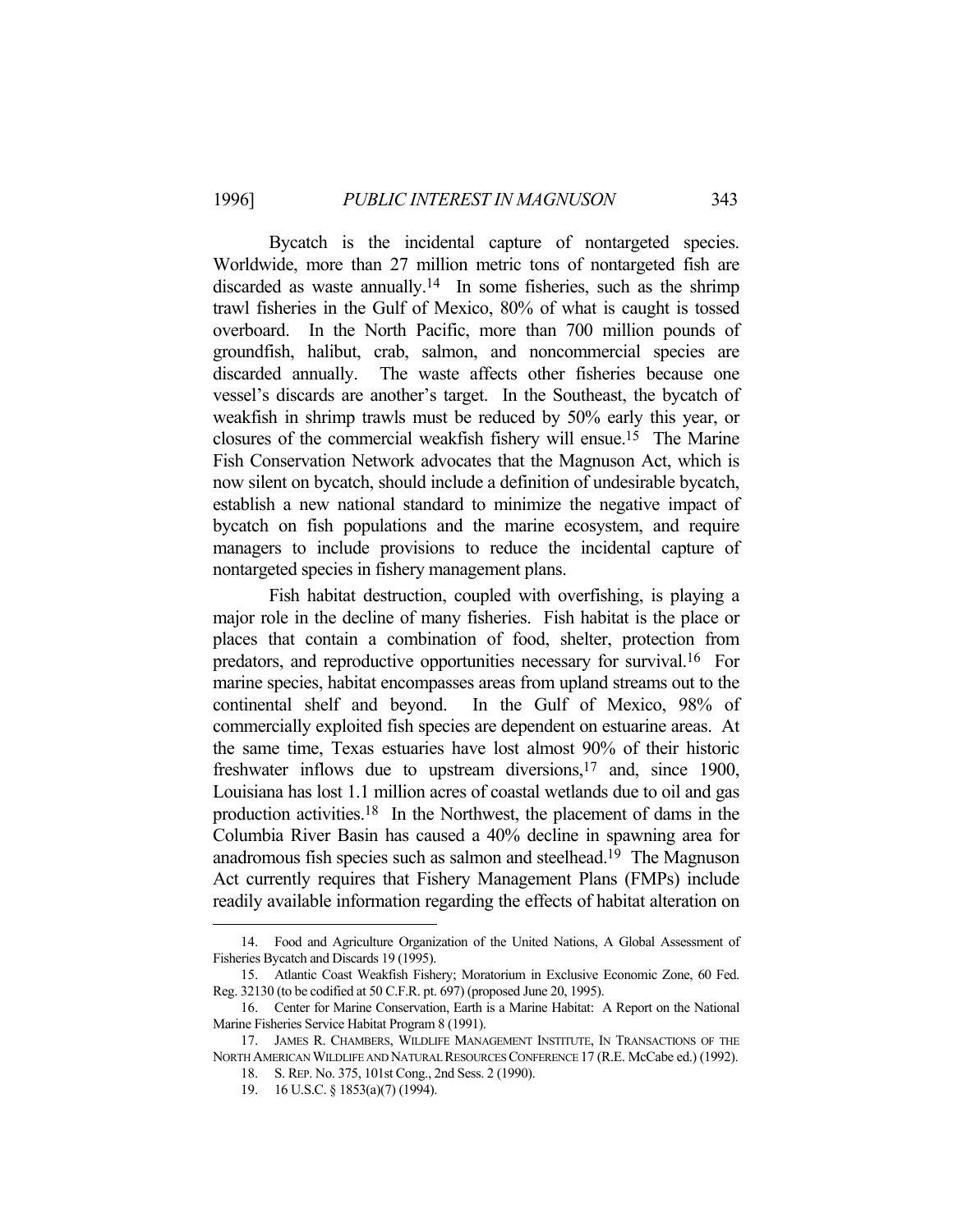fisheries and that councils comment and make recommendations on activities that are likely to impact anadromous fish habitat.20 The Network proposal aims to highlight the importance of fish habitat protection for the viability of U.S. marine fisheries. Some specific aspects of the proposal include that the Magnuson Act define essential fish habitat, require FMPs to include measures to protect essential fish habitat, and establish a stronger consultation process which requires that federal agencies respond to National Oceanic and Atmospheric Administration recommendations on habitat protection.

 After months during which the jam-packed legislative calendar in the House kept the Magnuson Fishery Conservation and Management Act reauthorization from coming to the floor, the long-awaited vote in mid-October delivered a resounding victory for the fish. In the largest margin on an environment vote yet in the 104th Congress, H.R. 39 passed resoundingly, 388 to 37.21

 A growing core of moderate, pro-environment Republicans joined a majority of Democrats to deliver the votes on the Network's three conservation amendments to strengthen the bill's provisions to protect habitat, limit catches, and reduce bycatch and discards in shrimp trawls. The first amendment, sponsored by Rep. Sam Farr of California, would require councils to take action to correct harm to fish habitat caused by fishing practices and gear.22 In arguing for the amendment, Rep. Farr said, "The problem is that the councils have done nothing to address this under current law. . . . [T]he councils could go on ignoring fish habitat issues under this bill."23 The measure was adopted 251-162 over the objections of Resources Committee Chairman Don Young.24

 The second amendment, sponsored by Rep. Wayne Gilchrest of Maryland, closes a loophole in one of the law's definitions and prohibits the regional fishery management councils from allowing catches to go beyond what a stock of fish can sustain biologically.25 Speaking in support of the amendment, Rep. Gerry Studds of Massachusetts used the New England groundfishery as an example of the "inability of a council to wisely and effectively manage a resource . . . . We have seen, to our

1

 <sup>20.</sup> Center for Marine Conservation, *supra* note 13, at 28.

 <sup>21. 141</sup> CONG.REC. H10246-47 (daily ed. Oct. 18, 1995); *see also* H10213-47.

 <sup>22.</sup> *Id.* at H10223-28.

 <sup>23.</sup> *Id.* at H10224.

 <sup>24.</sup> *Id.* at H10225-28.

 <sup>25.</sup> *Id.* at H10232-36.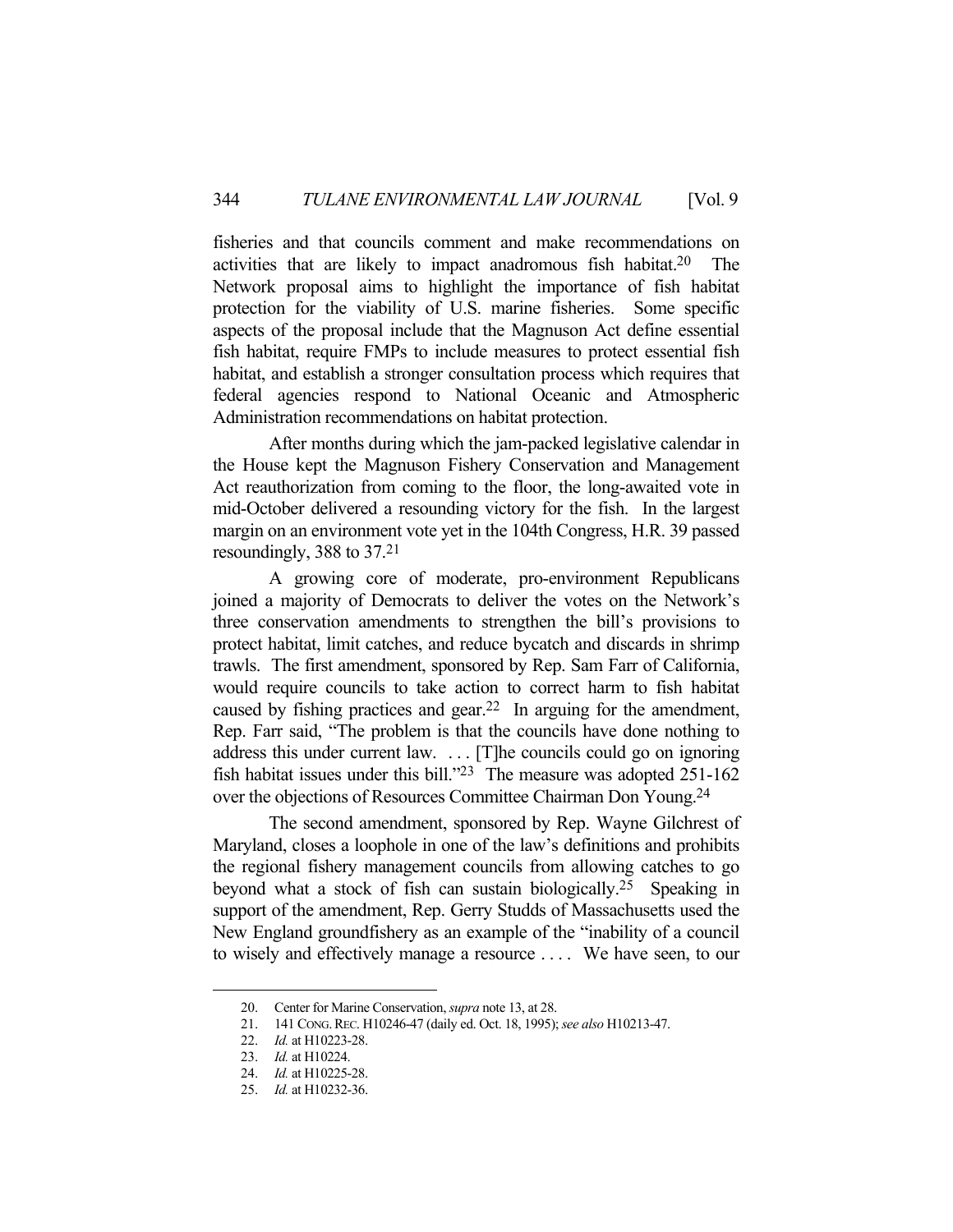great pain, what happens when [councils take advantage of this] loophole ... allowing maximum yield to be exceeded for economic and social reasons."26 The measure was adopted 304-113, again over the objections of the Committee Chairman.27

 The third conservation amendment, sponsored by Rep. Porter Goss of Florida and Rep. Elizabeth Furse of Oregon, omitted special treatment for shrimp trawlers in the Gulf of Mexico and South Atlantic, who were exempted from H.R. 39's bycatch reduction provisions.<sup>28</sup> Calling it a "fairness issue,"29 Rep. Goss described bycatch as "waste, pure and simple—the fish, turtles, sharks . . . are caught in the nets, die and are discarded."30 As co-sponsor of the amendment, Rep. Furse called upon her colleagues to support the amendment because "every other fisher man and fisher woman in the United States is working to fish more cleanly. . . . [while] the gulf fishery has the worst bycatch rate of any fishery in the United States."31 After heated debate, the House approved the amendment by 294-129.32

 The New York Times described the action in an October 24 story: "These amendments to the original version, which was drafted by a committee heavily influenced by conservative Republicans, were approved by lopsided votes in the House. The moderates . . . cite votes like these as part of a progression in which more and more Republicans are voting for environmental protection."33

 Along with several other factors, this growing core of moderates contributed to the resounding victory. The 24-month grassroots campaign of the Marine Fish Conservation Network brought voices from all over the country into the debate and increased media attention to fisheries issues. One analyst, who interviewed many of the Members who voted for the amendments, said their Magnuson votes were based on

 <sup>26.</sup> *Id*. at H10234.

 <sup>27.</sup> *Id.* at H10236.

 <sup>28.</sup> *Id.* at H10236-42.

 <sup>29.</sup> *Id.* at H10237.

 <sup>30.</sup> *Id*. at H10236.

 <sup>31.</sup> *Id*. at H10237.

 <sup>32.</sup> *Id*. at H10237.

 <sup>33.</sup> John H. Cushman, Jr., *Moderates Soften G.O.P. Agenda on Environment*, N.Y. TIMES,

Oct. 24, 1995, at A1.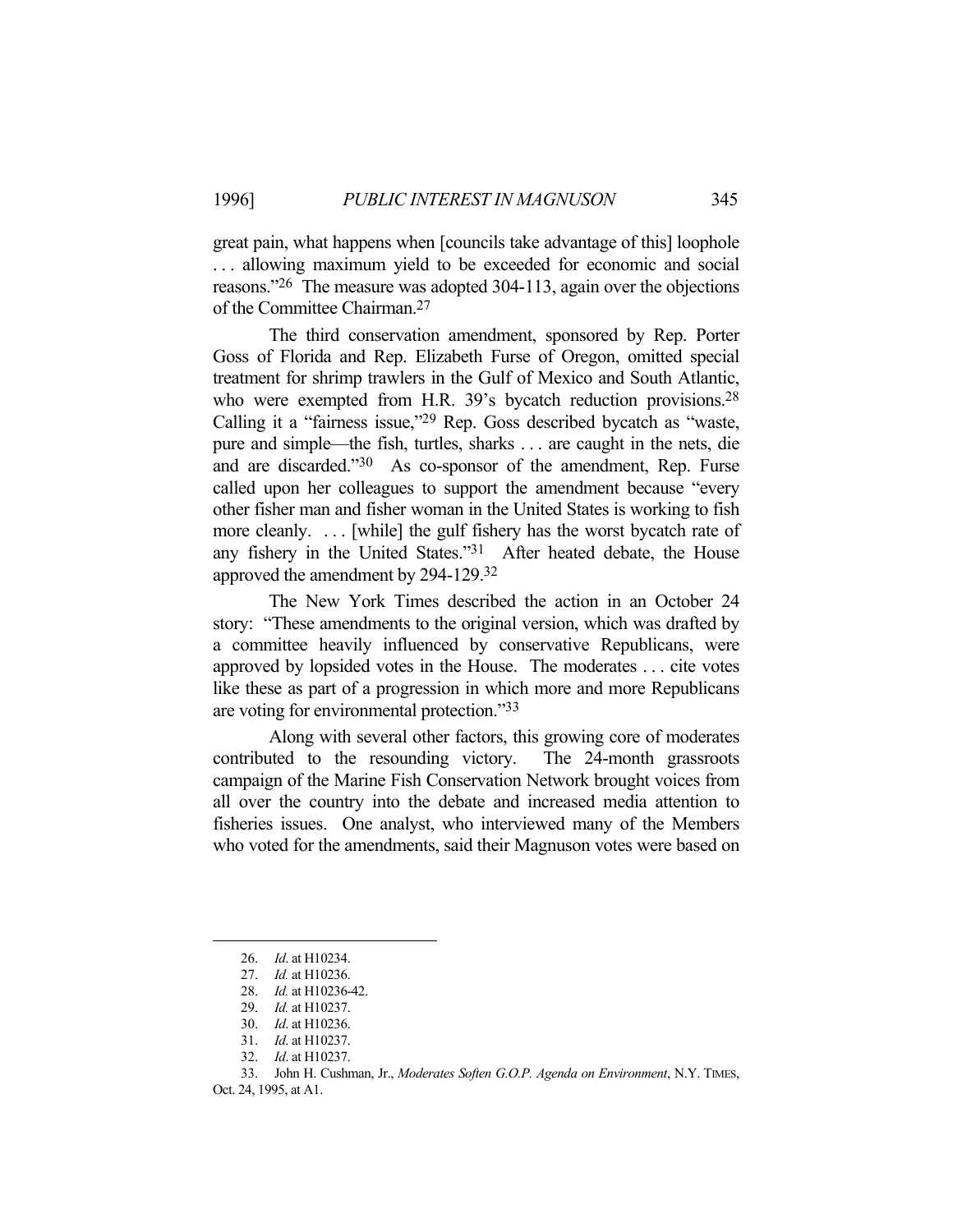knowledge of the issues and a recognition that the conservation amendments "made sense economically."34

Unfinished Business

<u>.</u>

 If the congressional debate over Magnuson Act reauthorization demonstrates that bipartisan support exists for sustainable fishing, it also shows how regional squabbles over declining fisheries can undermine sound policy. The legislation passed by the House of Representatives addresses the overfishing that has decimated many coastal fisheries. However, it fails to address one of the principal causes of overfishing the overcapitalization of fishing fleets and the lack of effective programs to limit fishing effort.

 Many major U.S. fisheries are seriously overcapitalized. In New England, thousands of fishing vessels compete for dwindling stocks of cod and haddock. In the Gulf of Mexico, the annual commercial quota for red snapper is exhausted in a matter of weeks. Here and elsewhere a race for fish has developed as the size and power of fishing fleets have overmatched sustainable catch levels. The oft-cited phenomenon of too many boats chasing too few fish is among the most important threats to fish populations, marine biodiversity in general, and the economic vitality of fishing communities.

 Unfortunately, successful programs to reduce fishing effort will nearly always eliminate some fishing jobs and create real hardship for some individuals. (Of course, this is also true if we do nothing and wait for fisheries to collapse.) More importantly, from a political perspective, the benefits and burdens of effort reduction schemes are never distributed "equally." Indeed, the design of effort reduction policies are typically driven by infighting between competing regional fishing interests. This helps explain why so few successful effort control programs exist today.

 Nevertheless, recognizing the inevitable consequences of the failure to control fishing effort, participants in some fisheries have attempted to limit access and reduce the size of fishing fleets. These efforts include longstanding programs establishing private rights to shellfish beds, entry moratoria, license limitation schemes, and programs creating individual transferable quotas in fish stocks.35 Clearly, any such

 <sup>34.</sup> Interview with Constance Harriman, former Assistant Secretary of Fish, Wildlife and Parks, U.S. Dept. of Interior, in Washington, D.C. (Jan. 3, 1996).

 <sup>35.</sup> *See* KARYN L. GIMBEL,LIMITING ACCESS TO MARINE FISHERIES: KEEPING THE FOCUS ON CONSERVATION (1994).